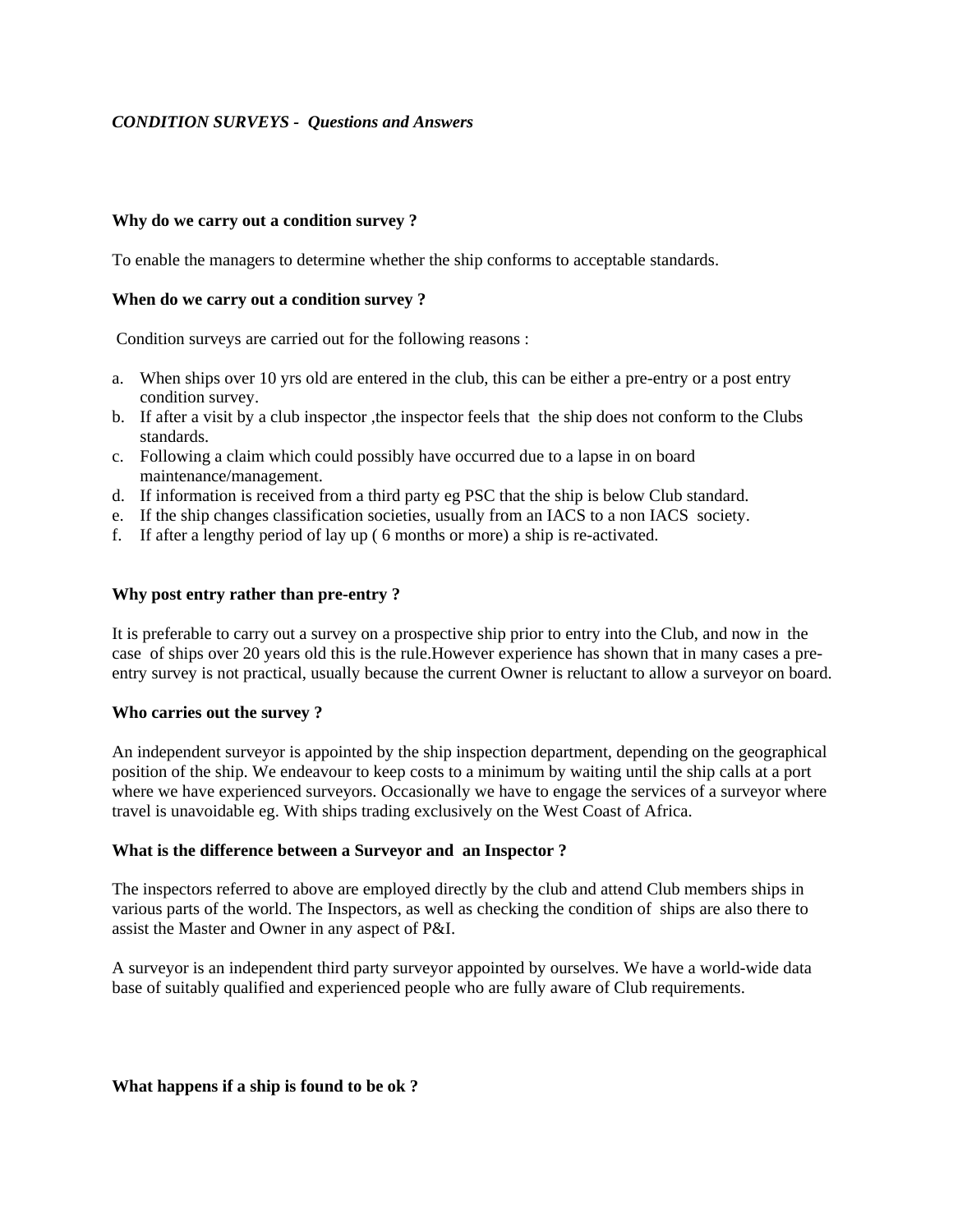If after a survey a ship is found to conform to club standards we inform Owners that 'It is suitable for entry in the Association', or 'Suitable for continued entry', depending on whether a pre or post entry survey has been carried out.

#### **What about a ship that is ok….but !**

After the survey, the surveyor will give the Master a list of defects. This list is also sent to the ship inspection department. If we feel that the deficiencies are not very serious and we feel that the Owner/Ships staff are keen to address them, we will recommend that the defects be incorporated into the ships maintenance programme.

If the defects are serious, and could possibly lead to future claims eg arising from lack of cargoworthiness ( leaking hatch covers) we will issue recommendations for repair based on the original list of defects. The Owner is given a reasonable period in which to complete the recommendations after which the ship will be re-surveyed and if the attending surveyor finds all recommendatons have been satisfactorily attended to then Owners will be informed that their ship is suitable for continued entry in the Association.

## **Will that be the end of it ?**

If after the follow-up survey, doubts remain over the continued maintenance of the ship, we will under rule 5Q request a further survey, usually after a 12 month period. If after that survey the ship is found to be in an acceptable condition then it will be monitored through the Club's ship inspection programme

#### **What if the recommendations for repair are not completed ?**

If the recommendations are not completed in time and there is a good reason eg. the ships trading pattern, then an extension to the original deadline will be given.

If however there is no good reason why the recommendations have not been completed, and we consider the failure to attend to them to be sufficiently serious. the ship will be declared as being in breach of the Associations rule 5Q.

#### **What does that mean ?**

If a ship is in breach of 5Q, it continues to have P&I cover. However such cover becomes 'discretionary'. That is at the discretion of the Club's Directors. This means for example if a claim should arise and a guarantee is required, the managers will not be in a position to provide the guarantee without authorization from the directors.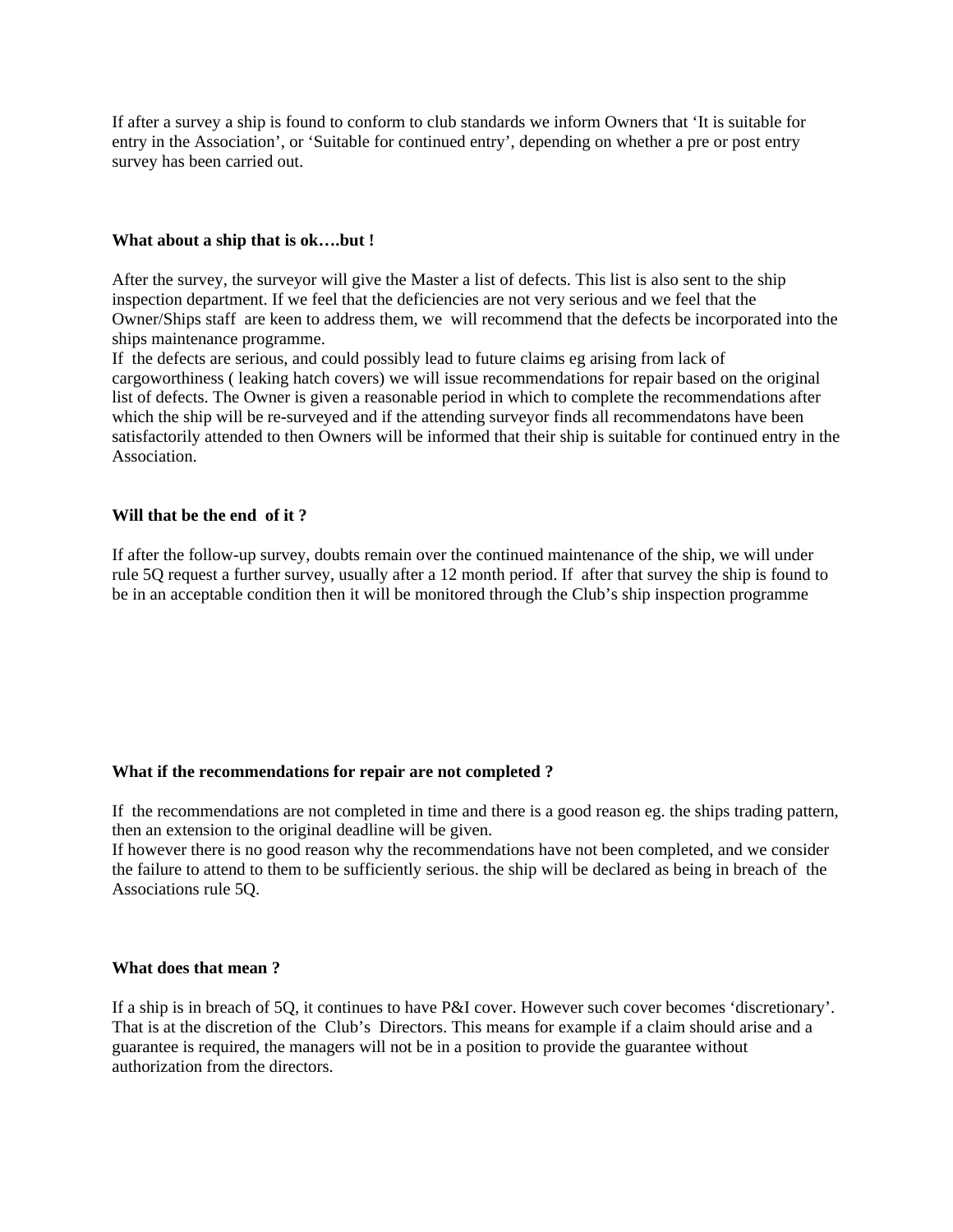## **What is rule 5Q ?**

#### Rule 5Q states :

The managers at any time in their discretion may appoint a surveyor or such other person as they may think fit to inspect an entered ship on behalf of the Association. The Owner ( i ) shall afford such facilities as may be required for such an inspection, and ( ii ) shall comply with such recommendations as the managers may make following such inspection.

Unless and to the extent that the Directors in their discretion otherwise decide, an Owner who commits any breach of his obligations referred to in ( i ) and ( ii ) above shall not be entitled , in relation to any casualty ,event or matter occurring during the period of the breach , to any recovery from the Association in respect of any claim arising out of such casualty , event or matter.

## **How can the Breach be lifted ?**

Easy ! Complete all recommendations for repair and notify this office. A follow – up survey will be arranged, and, if the attending surveyor's comments are favourable the breach will be lifted.

## **What happens if a ship grows old in the club ?**

If a ship is entered into the club at an age of less than 10 years, the ship will not have to be automatically surveyed on reaching 10 years, it will however continued to be monitored by the Club's Ship Inspection programme, using the Club's own inspectors.

## **How else can a ship be in breach of the Club's rules ?**

If following a survey we receive information which indicates a possibility a ship is not in class, because of structural deficiencies eg. badly wasted ballast tanks, or does not comply with SOLAS or ISM, then we will notify Owners that they are in Breach of rule 5K and recommend that the ship's classification society attend the vessel and issue recommendations regarding the deficiency.

If such action is taken by the Owner and we receive a copy of any report issued by the Classification Society then the Breach will be lifted.

A ship can also be in breach of rule 5R. If after a long period of lay-up ( 6 months or more) the Owner does not make the ship availale for a survey prior to re-entering service. Then the ship will be in breach of 5 R

#### **What is rule 5 K ?**

Rule 5K states :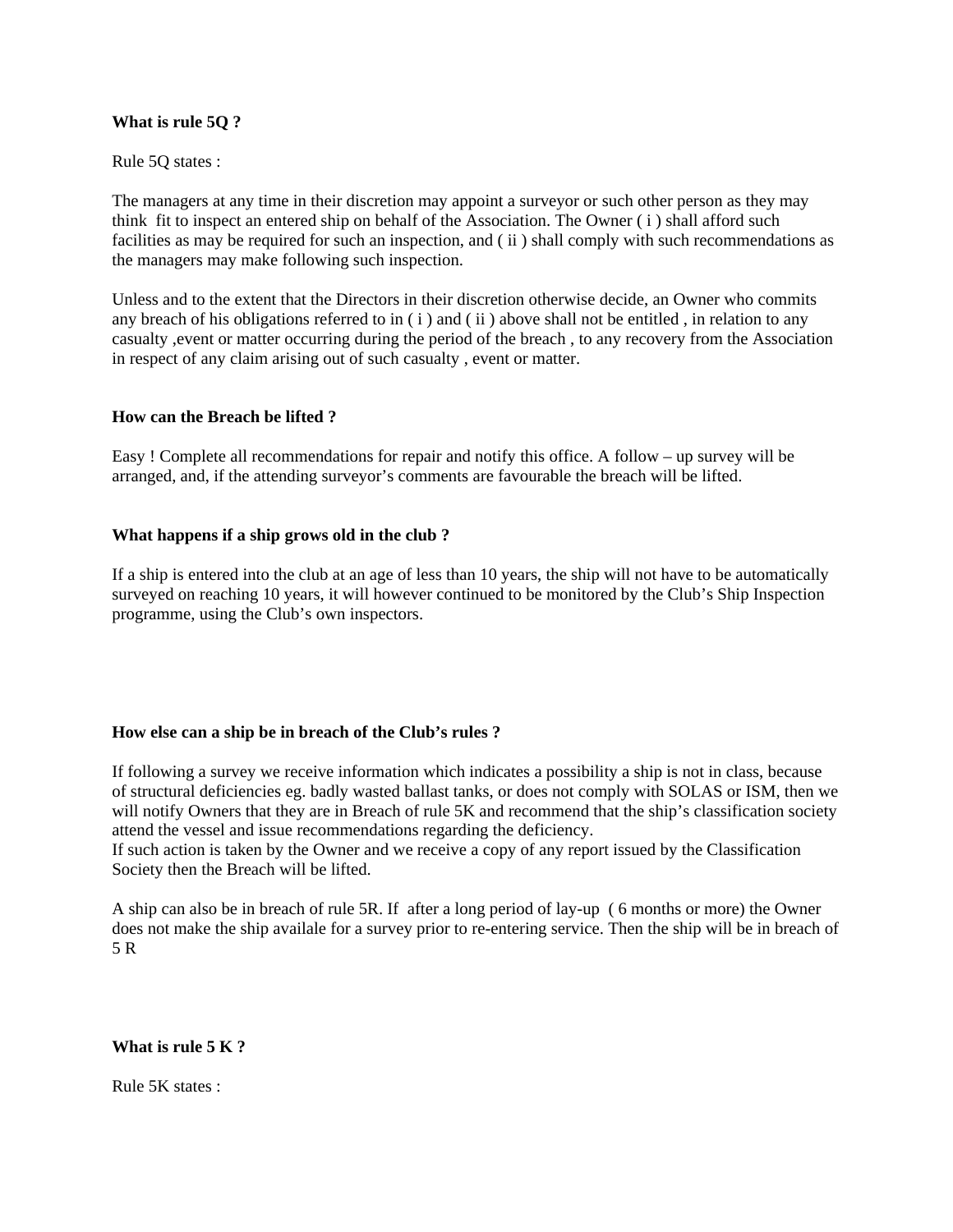**5K i** . The ship must be and remain throughout the period of entry classed with a Classification Society approved by the Managers.

**5K ii** Any incident or condition in respect of which that Classification Society might make recommendations as to repairs or other action to be taken by the Owners must be promptly reported to that Classification Society

**5Kiii** The Owner must comply with all the Rules, recommendations and requirements of the Classification Society relating to the entered ship within the time or times specified by the society.

**5K iv** The Owner authorises the Managers to inspect any information, relating to the maintenance of class of the entered ship , in the possesion of any Classification Society with which that ship is or at any time has been classed , and will where necessary authorise such classification society or Societies to disclose and make available that information to the managers upon request by the Managers and for whatsoever purposes the Managers may consider necessary.

**5K v** The Owner must immediately inform the Managers if, at any time during the period of entry, the Classification Society with which the ship is classed is changed and advise the Managers of all outstanding recommendations, requirements or restrictions specified by any Classification Society relating to that ship as at the date of such change.

**5K vi** The Owner must comply with all statutory requirements of the State of the ship's flag relating to the construction, adaptation, condition, fitment, equipment and manning of the entered ship and must at all times maintain the validity of such statutory certificates as are issued by or on behalf of the State of the ship's flag in relation to such requirements and in relation to the International Safety Management ( ISM ) Code.

Unless and to the extent that the Directors otherwise decide, an Owner shall not be entitled to any recovery from the Association in respect of any claim arising during a period when that Owner is not fufilling or has not fulfilled those conditions.

## **Provided Always That :**

Where the entry of a ship is solely in the name of or on behalf of a charterer other than a demise or bare boat charter the rights of recovery of such charterer shall not be dependent on the fulfilment of conditions  $(iii), (iii), (iv), (v)$  or  $(vi)$  of this paragraph  $(K)$ 

# **What is rule 5R ?**

Rule 5R states :

( i ) If an entered ship has been laid-up for a period of 6 months or more, whether the ship has been entered in the Association for all or part of the period of lay-up and whether or not laid-up returns have been claimed or paid in accordance with Rule 27, the Owner shall give the Managers notice that the ship is to be recommisioned not less than 7 days before the ship leaves the place of lay-up .

(ii) Upon receipt of such notice the Managers in their discretion may appoint a surveyor or such other person as they may think fit to inspect the ship on behalf of the association and the Owner should afford such facilities as may be required for such inspection .